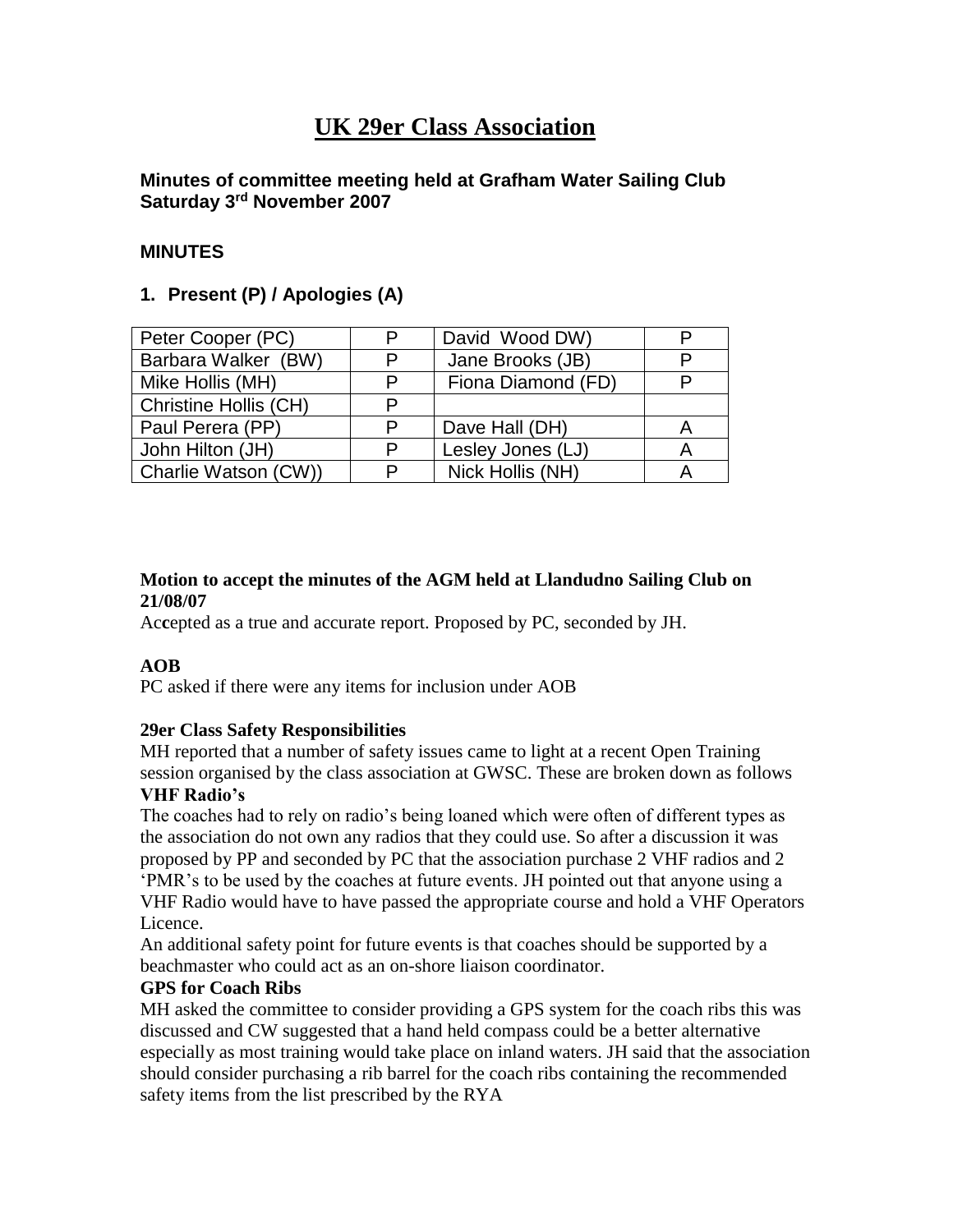JH Proposed that the class association purchase 2 rib barrels to be filled with the RYA recommended safety items a list of which he will supply to BW to allow the purchase to proceed. PC seconded this.

FD said the association should be aware of what safety equipment was provided with any ribs that we hire and these should be at least up to the same level.

#### **Safety Information to be included at Training and Race Briefings**

There was a discussion about safety and it was agreed that Safety guidelines should be produced. MH said that NH could produce this and we could possibly get it filmed to include what to do in the event of a capsize and how to use a harness safely. This could then be transferred to a DVD which could be played at Coaching weekends and possibly to available on line from the website. It was the feeling of the committee that the coach must be empowered to insist that boats do not launch if he/she feels that the sailors are not capable of managing the conditions.

#### **Video Camera and Waterproof Case**

MH suggested that the Class Association purchase an additional Video Camera and Waterproof Case to be used by the coaches. This was discussed and it was decided that the waterproof cases were too expensive and not used by the coaches so it was proposed by PP and seconded by PC that we purchase a video camera.

# **Events Calendar 2007/08 and Racing Programme**

The events are now booked and will be uploaded to the class association web site

There was a discussion about the perceived lack of races when compared to the amount of training on the calendar PC proposed that we look to set up more races on the calendar this was seconded by JH.

CW recommended that we contact RYA Champion Clubs to enquire if they could host a 29er specific race weekend. It was thought that 2-day events would be preferred to allow people time to travel.

JB to investigate

PP to contact Carsington Water SC. This may be a possible venue.

PP offered to provide JB with a document the association could use as a checklist when clubs wish to hold major regattas.

The 29er National Championships will be held at WPNSA from the  $25<sup>th</sup>$  to the  $29<sup>th</sup>$ August 2008.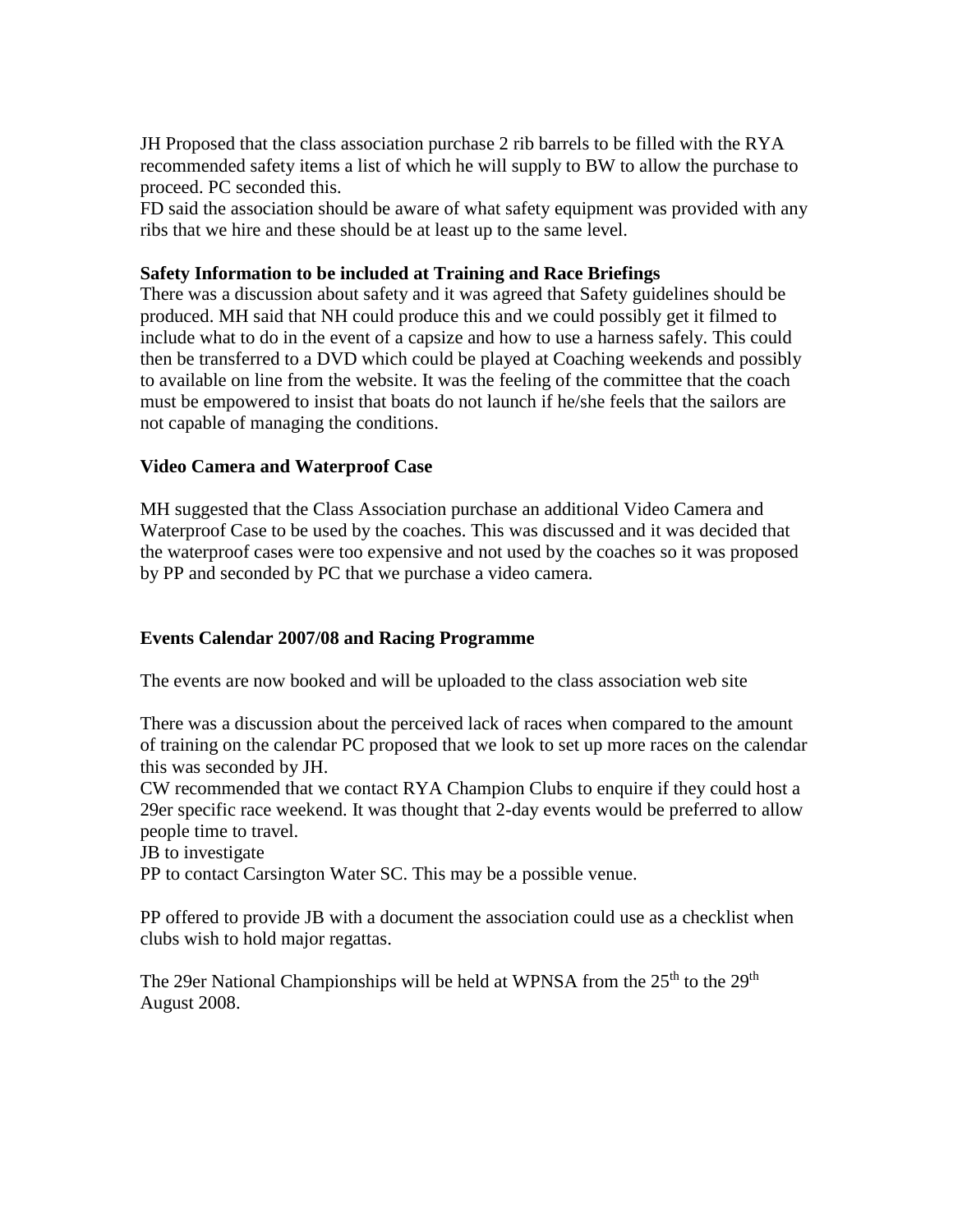#### **Website**

FD asked for the views of the committee with regard to the use of an 'On Line' booking system for events. All agreed that we should make more use of this as it helps to generate interest in the event concerned plus it allows the host club to get an early indication of the likely number of competitors to assist with safety cover, catering etc. The online booking generally made life easier for all concerned. It was also felt that an 'Active' website helps to keep the site fresh and interesting thus encouraging regular access. The forum has been suspended because it has been superseded by mediums such as MSN and Facebook.

#### **Membership**

It was stated that there were 20 sailors competing at the Inland Championships who were not current member s of the 29er Class Association. It was discussed that that there were a number of options to help prevent this situation arising in the future. When competitors enter 'On Line' they have to provide details of their class association membership number (which should be easy to cross reference to ensure that subscriptions have been paid).

Additionally PP offered to email all known class members to inform them that a new years subscription was now due. PP requested that he would need information about known members from LJ.

BW offered to liase with LJ to ensure that PP had the information in a format that he could use with minimal alteration.

#### **Class Judge Scheme**

PC introduced Charlie Watson (CW) and thanked him for attending.

There was a discussion around the objectives for the Class Judge and CW asked what responsibilities and duties the association would be expecting of the class judge. It was agreed that 'education' should be a part of the training weekends as the more experienced sailors should already be aware of the rules from the Junior Classes which would then be enforced at major regattas.

MH stated that he had received feedback that the discipline of the younger sailors coming into the class was 'poor' e.g. not doing turns when rules were infringed. PP said it would be good for the sailors to be able to approach the class judge for advice on the rules and interpretation of incidents on the water. JH said it would be a good idea to put a statement on the website about why we are having a class judge.

CW asked how many events or coaching weekends he would be expected to attend, and it was thought that about 5 or 6 events per year would be about right. These need to be defined but it was important that the first one be early in the year, possibly the 'free event' where CW could be introduced to the class. Dates and venues to be agreed, then sent to CW.

A protest committee secretary to assist the class judge would be required but would typically be a nominated parent depending who was at a particular event. It would also be good to have a parent in the Jury Rib – this was welcomed by CW.